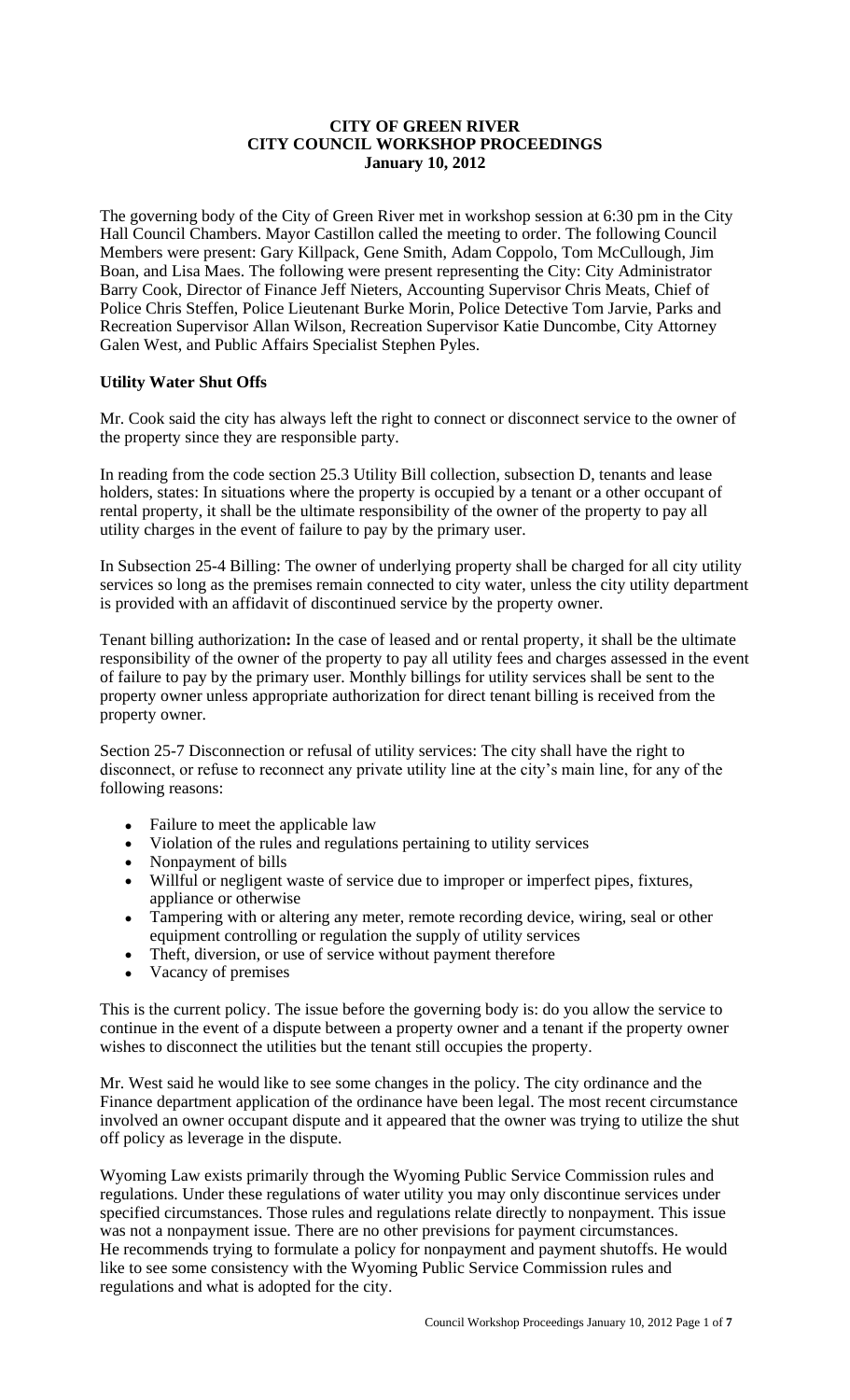Council Member Coppolo asked if the state of Wyoming has any tenant right laws.

Mr. West said yes but this circumstance would be an exception since there was no agreement signed by the landlord or tenant.

Property owner Phillip Hodges said he was in a situation where the tenant moved out without any notification and they left him with the city bill that was over \$100. He is wondering if there is anything that the city can do to collect this money. He has to take this tenant to court in order to get them to pay the past due bill.

Mr. West said the city does not have any capability to deal with that under the city ordinance. The ultimate billing responsibility is the property owners.

Council Member Killpack asked Mr. West if he thinks getting between the landlord and tenant is something the city should be doing.

Mr. West said no. He wants to prevent the city from getting into these circumstances.

Council Member Coppolo said in this circumstance the tenant was not past due on the utility bill.

Mr. West said there are two separate issues. There is a nonpayment issue and how the city will react to it and there is a payment issue. He thinks a policy can be developed that will prevent the city from being put into the middle of these types of disputes.

Council Member McCullough said if someone moves within the city limits and leaves a bill from another location, he does not see why the city cannot collect those funds. He said it could be put onto the new bill. He would like to see that kind of policy in place to protect the landlords. He said as long as the person is paying their utility bill then it should be left up to the landlord and tenant.

Mr. West said the city cannot be chasing the tenants around town to collect funds.

Council Member McCullough asked if the previous landlord could contact the new landlord to resolve it.

Mr. West said if the tenant is at a location and is not a customer of the city then the previous landlord will have to deal with it on his own.

He said if the tenant is permitted to have the utilities in their name and they fail to pay the bill then that utility service does not pursue the landlord but the city ordinance provides that the property owner is always responsible for the utility.

Council Member McCullough asked if it would be better for landlords to have the utilities put in the tenant's names.

Mr. West said perhaps but then the tenant could be three months behind before the landlord even knows there is an issue.

Accounting Supervisor Chris Meats said a lot of things being discussed are already a part of the current policy. The finance department tries to collect all that they can before turning the account back to the landlords. The landlords have the option to have the tenants pay a \$150 deposit when they hook up their utilities and that covers most of the costs if tenant does not pay their bill. He said staff does try to do as much as they can. They do give a five day posting notice if the landlord is requesting services be shut off. If the tenant has a life threatening illness and they have filled out a doctor's note, the city will not turn off their utilities. The city has a great collection rate. The collection rate is less than half of a percent and that is because of the ordinances in place and the staff member that does the collections.

Council Member McCullough asked how many times this has happened.

Mr. Meats said it has only happened twice in the nine years that he has worked for the city. He said the Utility billing/collections clerk Pattie Hastings has been here for sixteen years and she has had it happen twice.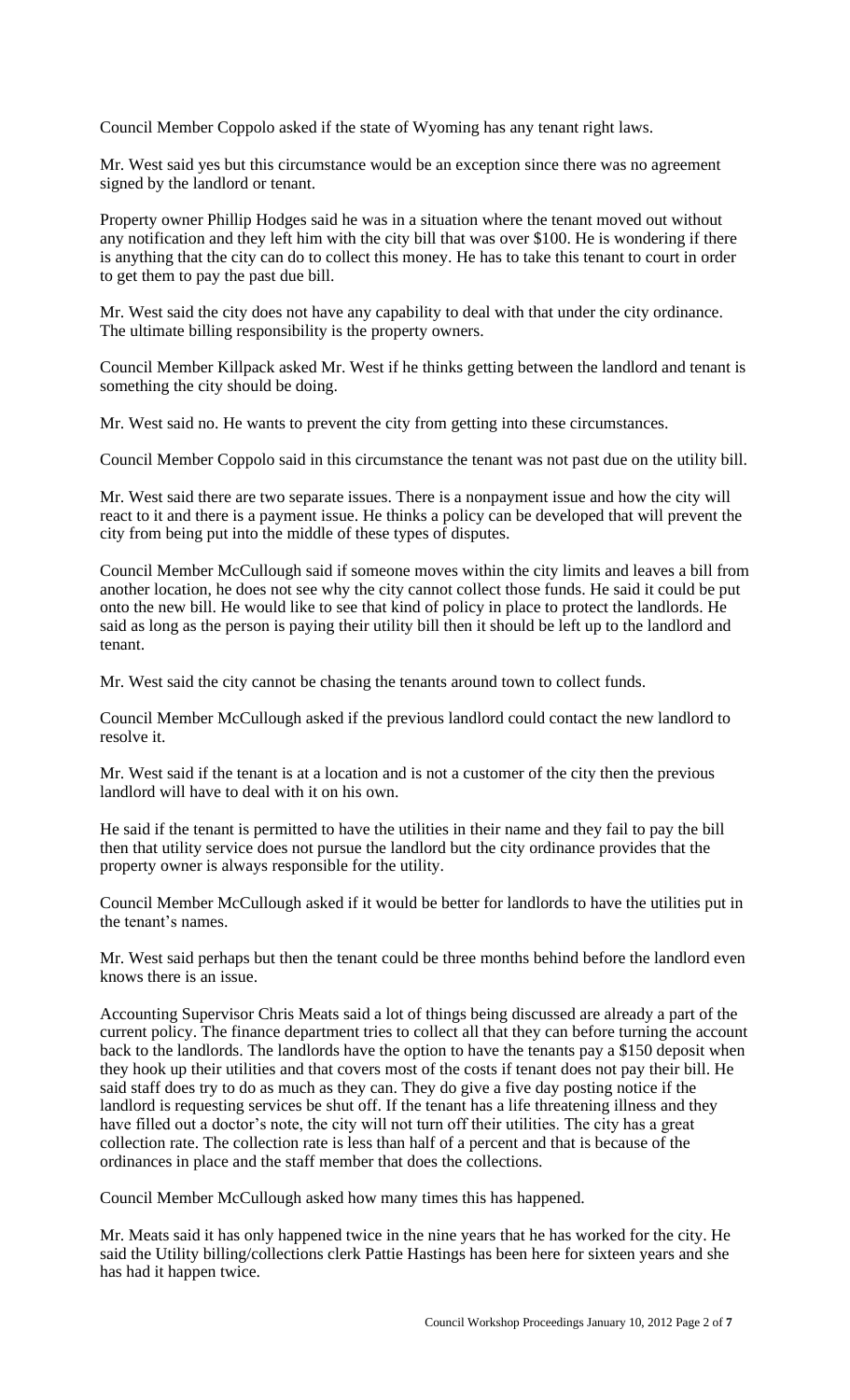Council Member McCullough said the city should not be in the middle of this. The property owner should have final say but if the utilities are being paid the city should stay out of it and it should be left up to the property owner and the tenant to sort it out.

Mark Peterson said the property owner having the right to shut off the utilities helped get the people out if they are not paying for rent or utilities. This will make it harder for the property owners.

Council Member McCullough said this is only for people who are paying for their utilities so it is a different situation if they do not pay. He would like to see a policy.

Council Member Boan said he sympathizes with the landowners. He said the question is, is it the responsibility of the government to protect the property owner or the tenant.

Council Member Coppolo said the person that is paying their bill should be protected. The city could be liable if something happens if they shut off the utilities.

Mr. West said the Finance Department has acted legally but he does not care for the policy.

Council Member Coppolo said it is not the responsibility of the city to get in the middle.

Council Member Smith said it is the government's responsibility to protect the rights of citizens. In this situation it should be handled in court amongst the property owner and tenant. If no one is paying their utility bill then they will be shut off. He asked how much time a person has before they are shut off for nonpayment.

Mr. Meats said it is around fifty-five days.

Council Member Smith said it would be quicker to evict a tenant.

Council Member Boan asked Mr. West if he has an idea of how the policy should be developed.

Mr. West said yes.

Council Member Killpack said they should be cautious; the city should not be able to tell property owners what they can do.

Council Member Maes said she would like to see a policy written up.

Maryanne Kyle asked what the landlord can do if the tenant is incarcerated or they abandon the property. She said since she is the property owner she should have the right to request anything on her utility accounts.

Council Member Killpack said he does not feel the city should be involved.

The Mayor said he agrees. The question is what if the tenant has not paid for their utilities. The city cannot go and tell the property owner to keep the tenant just because they have paid for the utilities so maybe the city should stay out of it.

Council Member McCullough said as long as the landlord is listed as the person with the final say.

Council asked the Finance Department and Mr. West to work together and draw a new policy up and put it on the agenda for the first council meeting in February.

#### **Municipal Court Software Update**

Municipal Court Clerk Lynn Birch said the court system they currently have is no longer going to be updated at all and there has been some problems with it.

She said what they are currently looking for in a court management program is:

Data sharing with other agencies like the Police Department and Finance Department

- This is in direct relation to entering citations so there is no duplication of entries
- Handheld electronic devises can automatically be integrated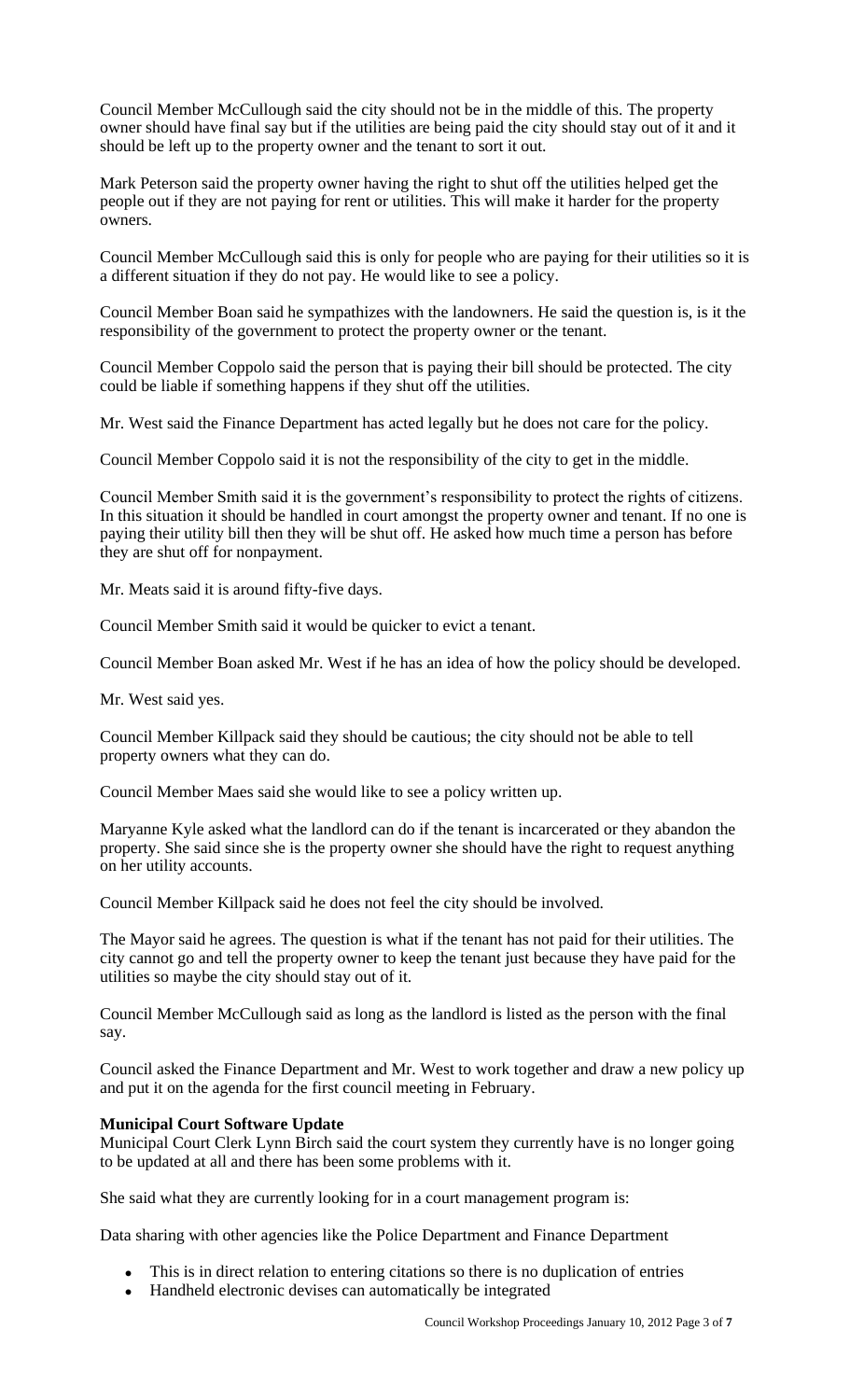- Link attachments to any record by scanning photos, police and court card files
- Direct integration with financial software
- Microsoft Windows and Microsoft Word interface

Efficient master file features:

- Names
- Vehicles
- Agencies and Officers
- Bonding Companies
- Attorneys
- Forms and documents
- Cases statuses

Court document management

- Add signature or court seal to any document
- The judge can approve paperwork from any location as inCode can also run on Mac, Apple, and iPad
- Eliminate manual entry once hand-held citation devices are being used

Payment features and accounting

- Online payment capabilities no third party use
- Ability for defendants to request a driving class while posting bond for their citations
- Will be able to set up payment types such as, checks, cash, credit card/debit cards
- Receipt single or multiple cases on a single receipt
- Print detailed close-out reports for cash drawers and reports for tracking how fees/fines were paid

Court and trial docketing – There are several ways to create a court docket – which is an official summary of court proceedings, or what takes place in a court of law.

Detailed reporting

- Statistical reports
- Bond reports
- Electronic reporting
- Comparison reports
- Accounting

She said there are two options: A subscription that would be hosted by Tyler Technologies for \$46,675 plus travel for the first year and then \$20,340 each year thereafter. This includes any updates, customer supports and service. The program can be accessed from any computer or iPad as this is online. There will be off-site backups of all court information.

The second is a Green River Hosted – This requires the purchase of additional hardware and would be \$68,295 plus travel for the first year and then \$12,333 for each year thereafter. This does not include any software updates.

Ms. Birch is recommending they go with the subscription program.

Council Member Killpack asked what the difference is between the packages.

Ms. Birch said the difference is one is a subscription and does not include hardware or file servers. She said council needs to know that it is a subscription so there will be an annual fee.

Council Member Boan asked how secure the information would be.

Ms. Birch said Tyler Technologies backup systems are safe and secure. She said she contacted other companies that are currently using the system now and every one of them seem to be very pleased with the company.

Council Member Boan asked if she is requesting the money now or to be put in the next year's budget.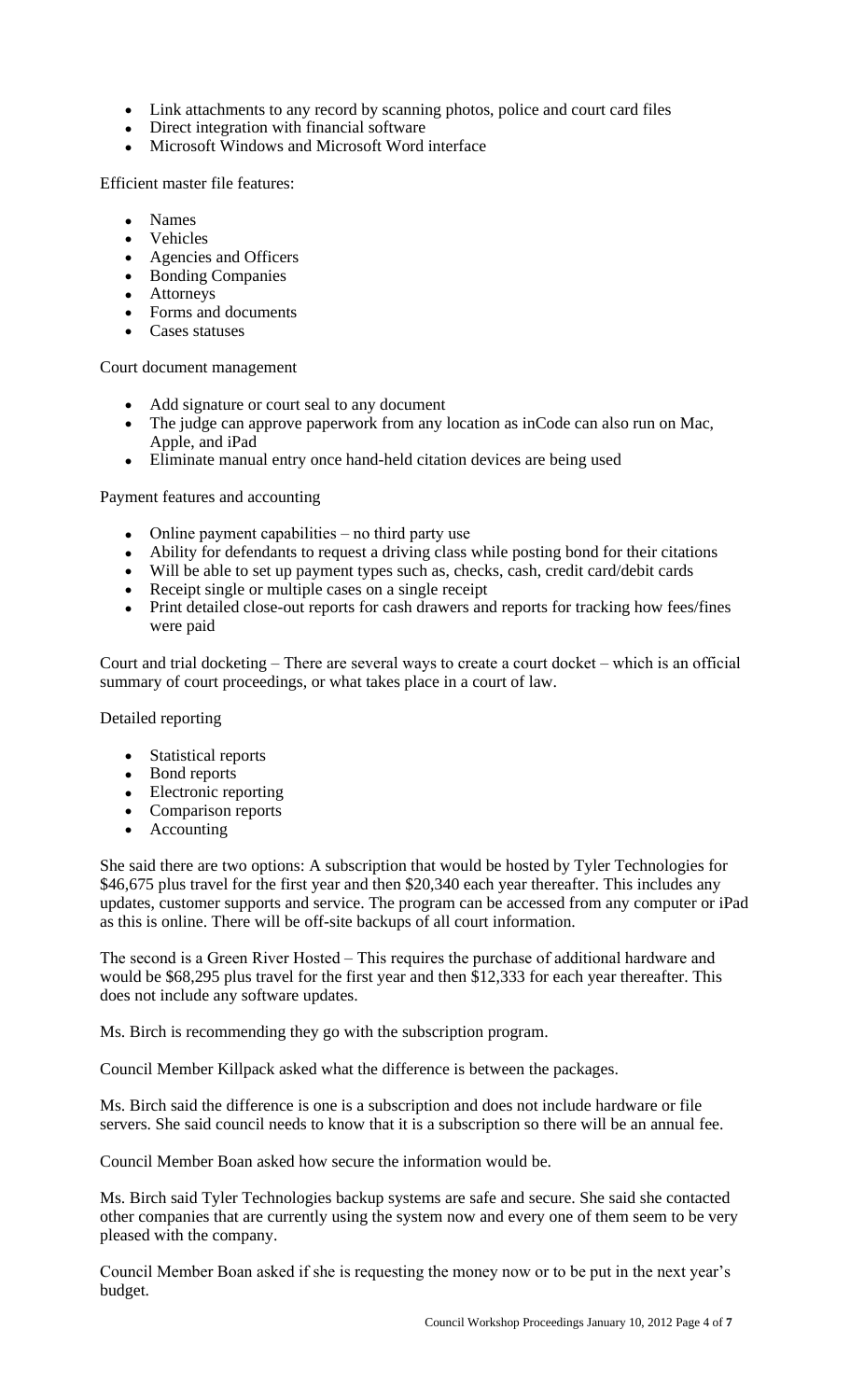Ms. Birch said she would hope for it to be in the next year's budget.

Council Member Maes said she thinks having the Court and the Police Department tied together will make everyone's job easier.

Council Member Coppolo asked if this software would be compatible with the new integrated system that the city will be purchasing. He asked if she could come up with some cost estimates on how much the court system is costing the city now and what could be saved later.

Ms. Birch said she has been told that it is compatible with the new system and she will get some cost information gathered for council.

Council Member McCullough asked if they spend the \$68,000 plus a maintenance fee of \$12,000 and then whatever software will cost, will the Municipal Court let go of a part-time person.

Ms. Birch said the \$68,000 includes the computers and hardware. What she is looking at is the subscription part does not. If the company stops providing the items we need through the subscription then the city would just stop the subscription to the software. The subscription is online and they would only need a scanner in order to use the software.

Council Member McCullough said he thinks the city could hire another part-time person to do the job and still not spend as much as it would cost to have a new system.

The Mayor said he does not think that would be possible.

Council Member McCullough said if you pay \$68,000 plus an annual fee of \$12,000 and then you have software and other things so it would total around \$100,000. You could hire a parttime person at \$15,000 a year and not buy the software and save money.

The Mayor said there are two different systems. One is for a subscription and one is for the hardware and everything else.

He said he has a lot of questions about this. He thinks they could hire a part-time person and save money. Computers do not save a lot of time and cause people to be off task.

Council Member Smith said there are two different systems. He asked why the city should go with the subscription system when it would be cheaper in the long run to go with the other one and pay more upfront.

Ms. Birch said when they can do it online the judge can access it anywhere he is. The subscription also makes it where the IT department does not have another system they will have to learn and maintain.

The Mayor asked if this would take care of the card file issues. How this card file would be updated. Will the company help you change over to the software and update the software?

Ms. Birch said yes it would take care of the card file issues and basically get rid of the card file itself and have it electronic. The company will provide help with the transferring of the system.

Council Member Coppolo asked if this money could come out of the integrated software system money that was approved in this year's budget.

Mr. Cook said a system for the court was not included in the software system the city will be receiving because no one offered it. He said he will have to check how much money is left in that account in order to see if there is enough to purchase it through that line item.

Council Member McCullough asked with the current part-time person trying to catch up on the archiving will this help in that process. How long will it take to get completely caught up with the archiving?

Ms. Birch said she has archived the files from 2000 to 2004 since July of this year so she is working very quickly. She will be finished here soon.

The Mayor asked if there were any other software program that is currently being used in the city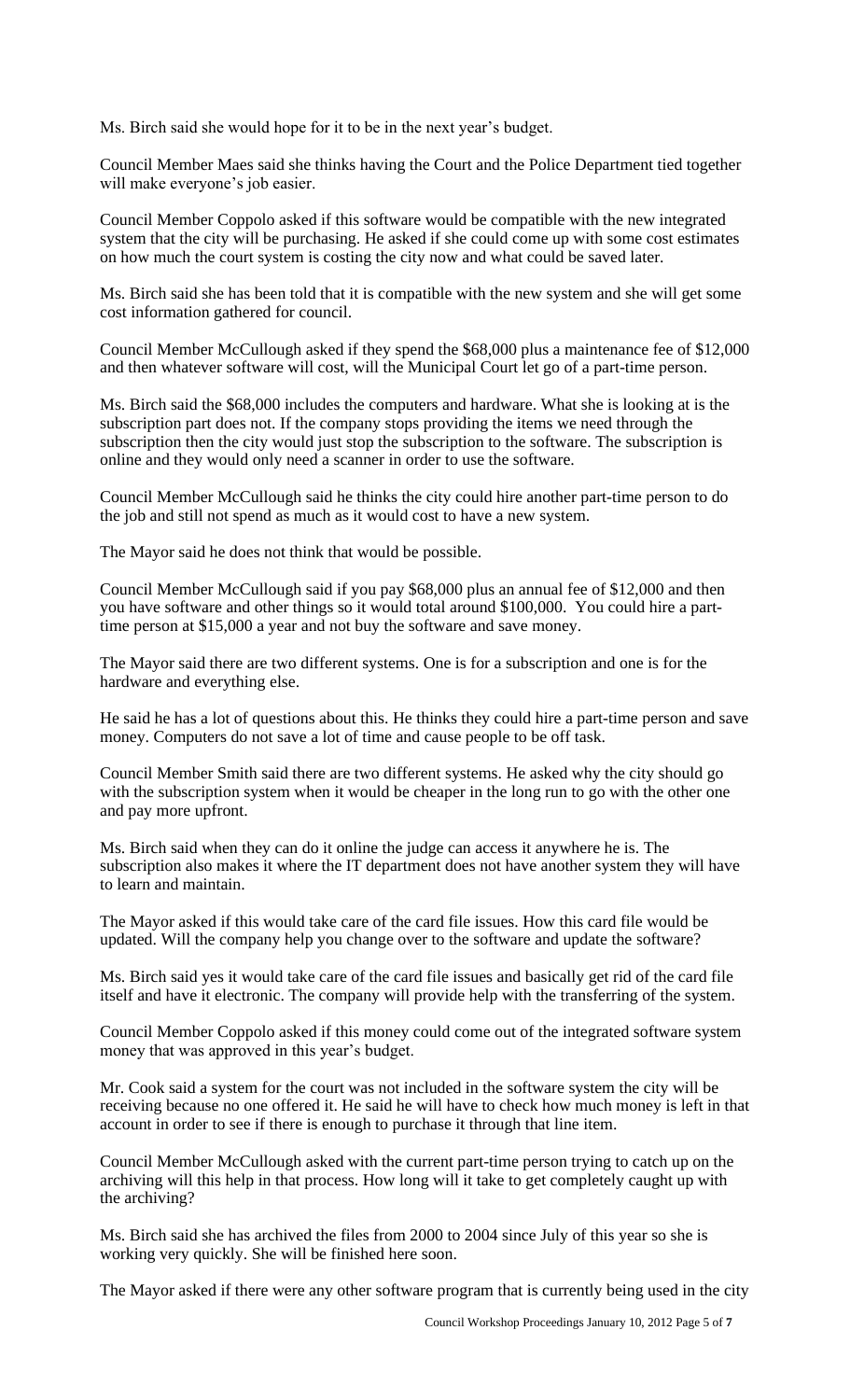that could be used.

Ms. Birch said the Police Department has one but it does not provide what the court needs. There would be multiple third parties involved.

Council Member McCullough thanked Ms. Birch for coming and explaining this software.

The Mayor thanked her also. He said the world is going towards technology because everyone wants the information available right now. He said he knows the court needs something and he would agree with going with the subscription system.

## **City Administrator's Report**

Mr. Cook said the workforce analysis recommended that there be a monthly or quarterly schedule for each department to provide an update on service levels, work load outputs, and emergency trends. This is a fundamental part to local government. So he is turning over his time to the Detective Division in the Police Department.

Police Lieutenant Burke Morin said in the Detective Division there are many detectives that provide different duties within the department. The detective investigates any reports that have been given. This starts with witness reports, follow-up with victims, investigating the crime, and anything else related to the case. Most of the cases take time to solve. Detectives in the department have many of the same duties because there is no way of knowing what kind of case will come up.

The Detective Sergeant Position works a lot with ICAC (internet crimes against children) we are one of two departments in the state that do forensic searches of computers. He does cases for us but he also does it for other agencies also. These cases generally go to Federal Court so he is known for his computer abilities. He is a member of the NW3C (National Wide Call Crimes). He collects information from cell phones, which not all agencies do this yet.

The Detective Corporal position has attended special training in Tennessee at the Body Farm. This farm provides training on decomposing bodies. They waved the fee of the training because he was the only person to apply for the training from the state of Wyoming.

The Evidence/ Public Relations Detective position is in charge of all of the property that comes in. He handled 2377 items this year. He also does presentations to the public. Currently he has focused on fraud prevention presentations since this seem to be a big problem.

The General Detective position has specialized training in homicides. This person takes anything and everything that is assigned to them, from burglaries to counterfeiting. One of the priorities in this position is to recover the items that have been stolen.

Juvenile Detective position is strictly used for crimes against children. They really do not have time for anything else. This person also has special training with interviewing children. The training is required and you cannot conduct an interview without it.

Council Member McCullough asked how many open cases are actively investigated now.

Lieutenant Morin said it is hard to say how many because some cases carry over for awhile. A detective could have many cases in one day so it depends.

Council Member McCullough asked how many cases are assigned to a detective.

Lieutenant Morin said around fifteen to twenty cases.

Council Member McCullough asked for the percentage of solved crimes.

Lieutenant Morin said it all depends on the case. The FBI reports them differently so the city could show it as solved and they show something else. He said they had \$323,585 in stolen property and they had \$252,025 of that recovered.

Council Member McCullough asked if a pawn shops had to inform the police department on any items that they receive.